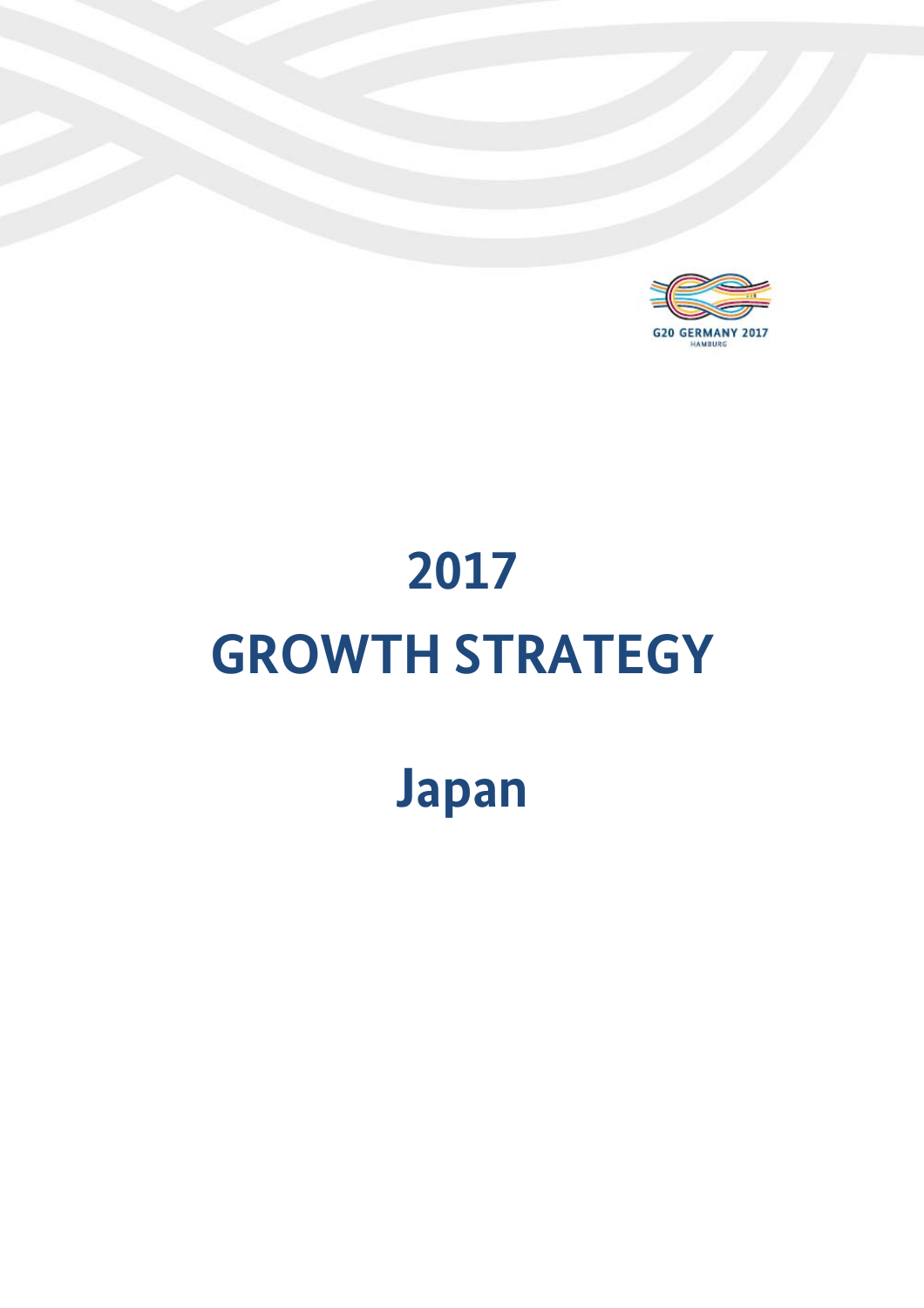#### **Japan's 2017 Hamburg Growth Strategy**

#### **Table of Contents**

| В. |                                                                                                |  |
|----|------------------------------------------------------------------------------------------------|--|
| C. |                                                                                                |  |
|    |                                                                                                |  |
|    | C2. Structural Reform and Other Actions to Foster Strong, Sustainable, Balanced,               |  |
|    |                                                                                                |  |
|    |                                                                                                |  |
|    |                                                                                                |  |
|    | Annex 2. Implementation of Past Growth Strategies - Hangzhou, Antalya and Brisbane commitments |  |
|    |                                                                                                |  |
|    |                                                                                                |  |
|    |                                                                                                |  |
|    |                                                                                                |  |
|    |                                                                                                |  |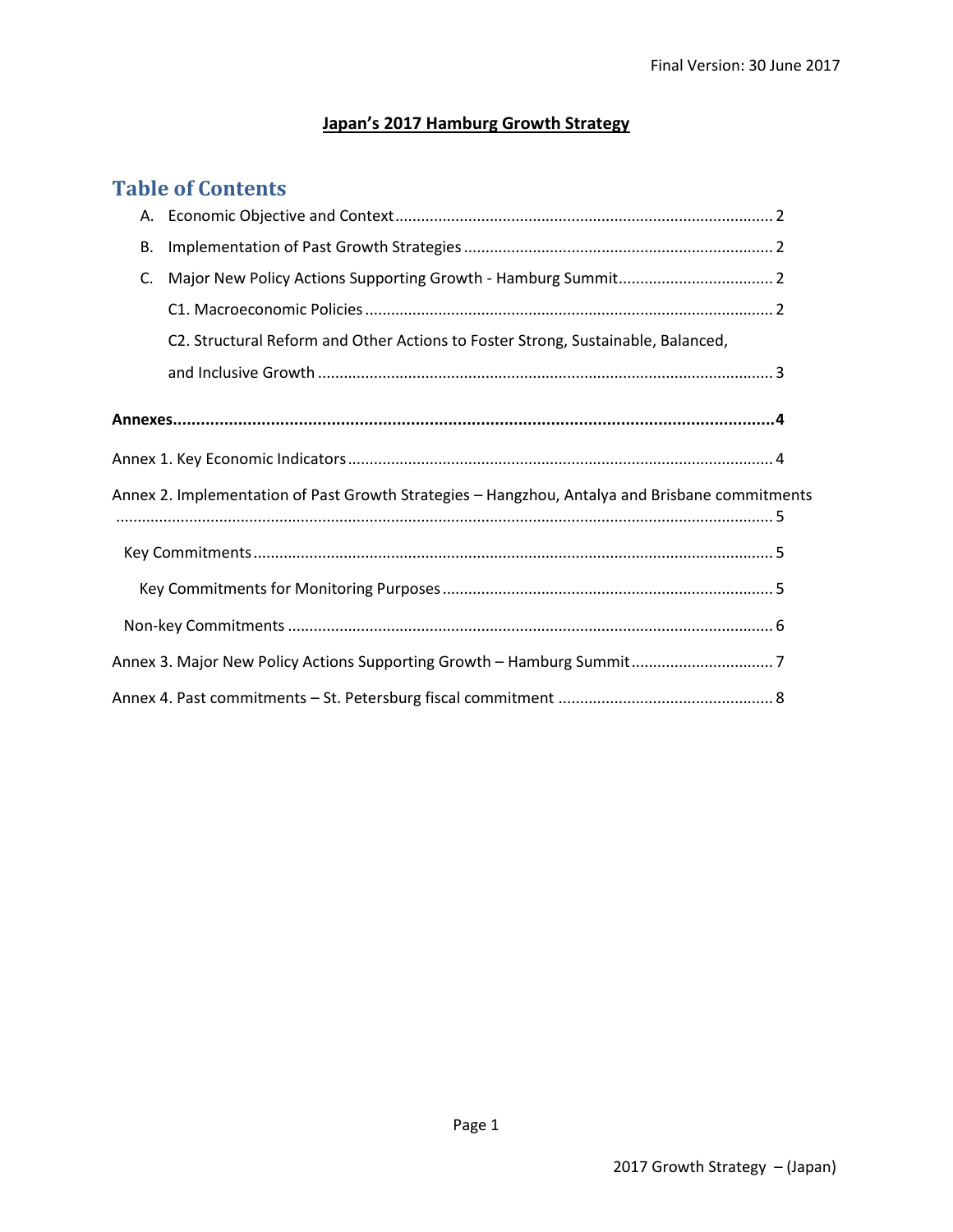## **A. Economic Objective and Context**

Japan's economic fundamentals are solid as Abenomics has made steady progress. For instance,

- $\triangleright$  Real GDP has been growing above its potential for five consecutive quarters through Q1 2017. The momentum toward achieving the price stability target of 2% has been maintained.
- $\triangleright$  For the past three years, wage increase has been at the highest level in this century. This trend is continuing this year as well.
- $\triangleright$  The labor market remains tight. In April 2017, the unemployment rate stayed at 2.8 percent, and the job-to-applicant ratios were 1.48, above one in all prefectures.

Going forward, it is important to ensure that growth in consumption and investment continues to strengthen. To achieve such a virtuous circle, sustained and stable wage increases are crucial. Structural reforms aimed at raising potential growth will also contribute to achieving such wage increases.

The government will continue to accelerate Abenomics by using all policy tools - monetary, fiscal and structural, in cooperation with the Bank of Japan.

## **B. Implementation of Past Growth Strategies**

Japan has made substantial progress in implementing structural reforms, including in female labor participation and "work-style reform."

#### **Female labor participation**

- $\triangleright$  Passed bills to expand application of employee insurance for part-time workers and to revise the spouse exemptions in the income tax.
- $\triangleright$  The rate of female labor participation rose from 49.6 percent in 2015 to 50.3 percent in 2016.

#### **"Work-style reform"**

The government developed the "Action Plan for the Realization of Work Style Reform" in March 2017 and published achievements in FY 2016 (April 2016 – March 2017) as follows:

- $\triangleright$  Presented the directions of legal revisions to eliminate the irrational gaps in the working conditions between regular and non-regular workers, based on a draft guidelines for "equal pay for equal work," which was made public in December 2016.
- $\triangleright$  Presented the directions of legal revisions to define a regulatory limit on overtime work with penal regulations.
- $\triangleright$  Launched supportive measures including a subsidy to encourage firms to keep on hiring employees aged over 65.
- $\triangleright$  Raised minimum wages in FY2016 by 3 percent on average.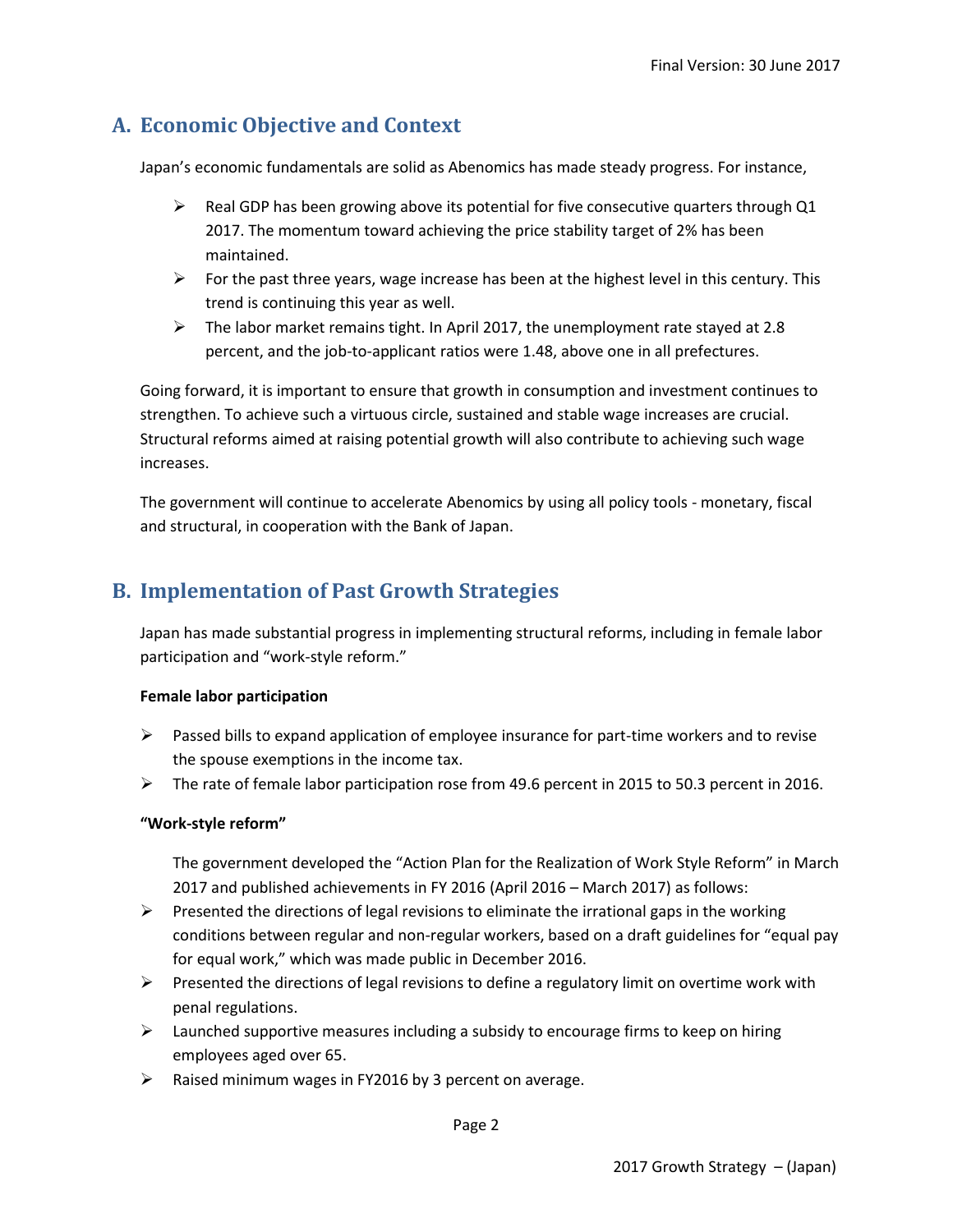## **C. Major New Policy Actions Supporting Growth - Hamburg Summit**

#### **C1. Macroeconomic Policies**

**On the fiscal front**, in March the Diet passed the FY2017 budget, with the total amount of 97.5 trillion yen, or 18 percent of GDP.

To achieve both economic recovery and fiscal consolidation, the budget has shifted its focus from quantity to quality by prioritizing expenditure. For instance, the government is focusing public investment on areas that would lead directly to higher potential growth (e.g., promoting science and technology, infrastructure investment to strengthen logistics networks).

At the same time, we have achieved the expenditure benchmarks in the fiscal consolidation plan for two consecutive years, including through social security reforms.

**On the monetary front**, the Bank of Japan introduced Quantitative and Qualitative Monetary Easing (QQE) with Yield Curve Control in September 2016 as a means of strengthening the previous frameworks for monetary easing, with a view to achieving the price stability target of 2% at the earliest possible time.

The new policy framework consists of two components. The first is an inflation-overshooting commitment: the Bank of Japan will continue expanding the monetary base until the year-on-year rate of increase in the actual CPI exceeds 2% and stays above that level in a stable manner.

The second is yield curve control: the Bank of Japan will facilitate the formation of the yield curve that is considered most appropriate for maintaining the momentum toward achieving the price stability target of 2%, taking account of developments in economic activity and prices as well as financial conditions.

#### **C2. Structural Reform and Other Actions to Foster Strong, Sustainable, Balanced, and Inclusive Growth**

Japan's priority is to overcome population aging and declining birthrates through structural reforms.

In this respect, the Government of Japan will continue to advance **"work-style reform,"** which promotes labor participation of women and the elderly and raises labor productivity, along the action plan developed in March. The reform would not just raise actual growth but also enhance inclusiveness. Specifically, our policy priories include the following:

- $\triangleright$  Addressing the duality between regular and non-regular workers
- $\triangleright$  Correcting long working hours
- $\triangleright$  Advancing human resource cultivation and supporting reemployment
- $\triangleright$  Promoting flexible work styles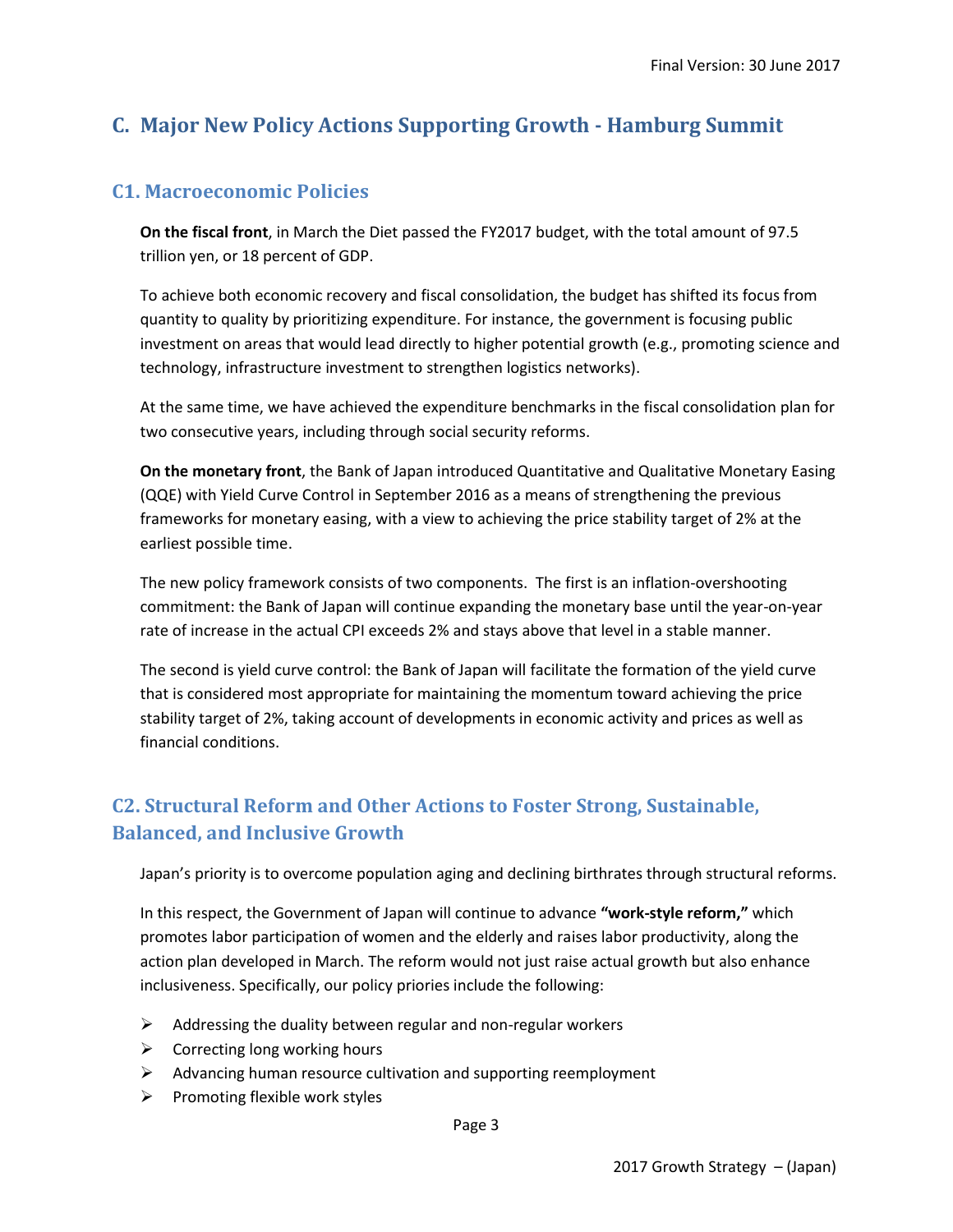$\triangleright$  Introducing new scholarship programs to equip children of low-income families with skills and knowledge in tertiary education before their entry into the labor market

We adopted the 2017 Growth Strategies in June. One of the key elements of the Strategies is to accelerate our efforts to realize **"Society 5.0,"** where physical space and cyber space are seamlessly connected through IT networks, by advancing innovation through the fourth industrial revolution (e.g., AI, IoT, big data, robots). These efforts would strengthen the resilience of our economy by raising potential growth. Our priority area includes the following:

- $\triangleright$  Health (e.g., utilization of AI, IoT, big data, robots)
- $\triangleright$  Transportation (e.g., unmanned travelling)
- $\triangleright$  FinTech (e.g., regulatory reform)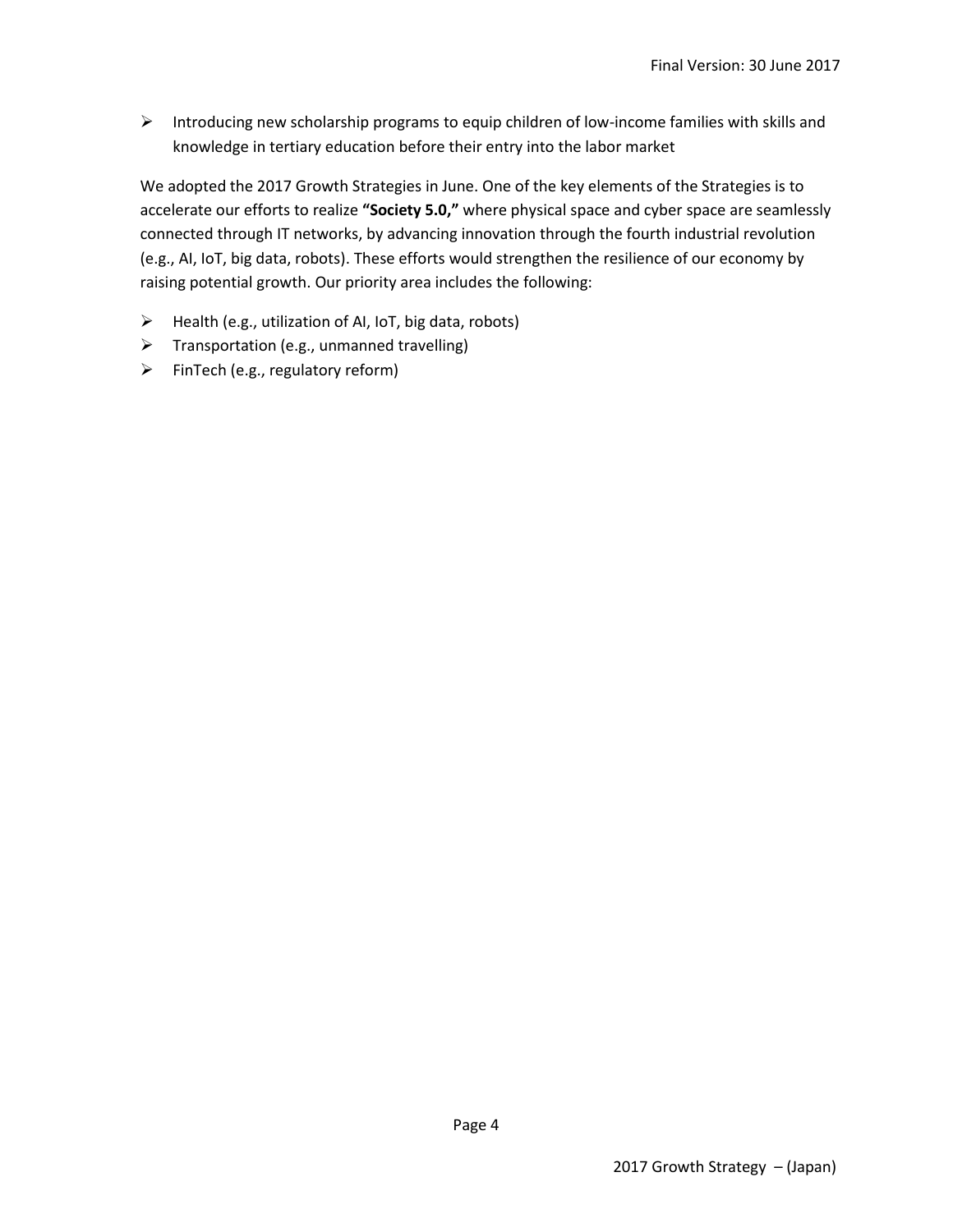#### **Annexes**

### **Annex 1. Key Economic Indicators**

| <b>Key Indicators*</b>                                                                               |        |        |        |        |        |        |  |
|------------------------------------------------------------------------------------------------------|--------|--------|--------|--------|--------|--------|--|
|                                                                                                      | 2016   | 2017   | 2018   | 2019   | 2020   | 2021   |  |
| I. Macroeconomic Indicators                                                                          |        |        |        |        |        |        |  |
| Real GDP (% yoy)                                                                                     | 1.2    | 1.5    | 1.8    | 2.0    | 2.1    | 2.3    |  |
| Nominal GDP (% yoy)                                                                                  | 1.1    | 2.5    | 2.9    | 3.7    | 3.8    | 3.7    |  |
| Output Gap (% of GDP)**                                                                              | 0.0    | n/a    | n/a    | n/a    | n/a    | n/a    |  |
| Inflation (%, yoy)                                                                                   | $-0.1$ | 1.1    | 1.7    | 2.5    | 2.5    | 2.0    |  |
| (Consumer Price Index (all items))<br>Fiscal Balance (% of GDP)***                                   | $-5.2$ | $-4.9$ | $-3.8$ | $-3.5$ | $-3.0$ | $-3.1$ |  |
| Unemployment (%)                                                                                     | 3.0    | 2.9    | 2.9    | 2.9    | 2.9    | 3.0    |  |
| Savings (% of GDP)                                                                                   | n/a    | n/a    | n/a    | n/a    | n/a    | n/a    |  |
| Investment (% of GDP)                                                                                | 23.4   | 24.0   | n/a    | n/a    | n/a    | n/a    |  |
| Public Fixed Capital Investment<br>$(%$ GDP)                                                         | 4.8    | 4.9    | n/a    | n/a    | n/a    | n/a    |  |
| Private Fixed Capital Investment<br>$(% \mathcal{L}_{0})$ (% GDP)                                    | 15.4   | 15.7   | n/a    | n/a    | n/a    | n/a    |  |
| <b>Total Fixed Capital Investment</b><br>$(% \mathcal{L}(\mathcal{L})\cap \mathcal{L}(\mathcal{L}))$ | 23.3   | 23.7   | n/a    | n/a    | n/a    | n/a    |  |
| Current Account Balance (% of<br>GDP) (From FY 2018, Balance by<br>Sector, Overseas)                 | 3.7    | 4.3    | 4.7    | 5.0    | 5.1    | 5.2    |  |

**\*All indicators are presented on a fiscal year basis**

**\*\*A positive (negative) gap indicates an economy above (below) its potential.**

**\*\*\*A positive (negative) balance indicates a fiscal surplus (deficit). "Fiscal Balance" refers to that of the central and local government combined. It excludes the expenditures and revenues related to the recovery and reconstruction from the Great East Japan Earthquake.**

Sources: "Quarterly Estimates of GDP: January – March 2017 (The Second Preliminary)" (Cabinet Office, June 2017); "Fiscal 2017 Economic Outlook and Basic Stance for Economic and Fiscal Management" (Cabinet Office, January 2017); and "Economic and Fiscal Projections for Medium to Long Term Analysis" (Cabinet Office, January 2017) (Economic Revitalization Case).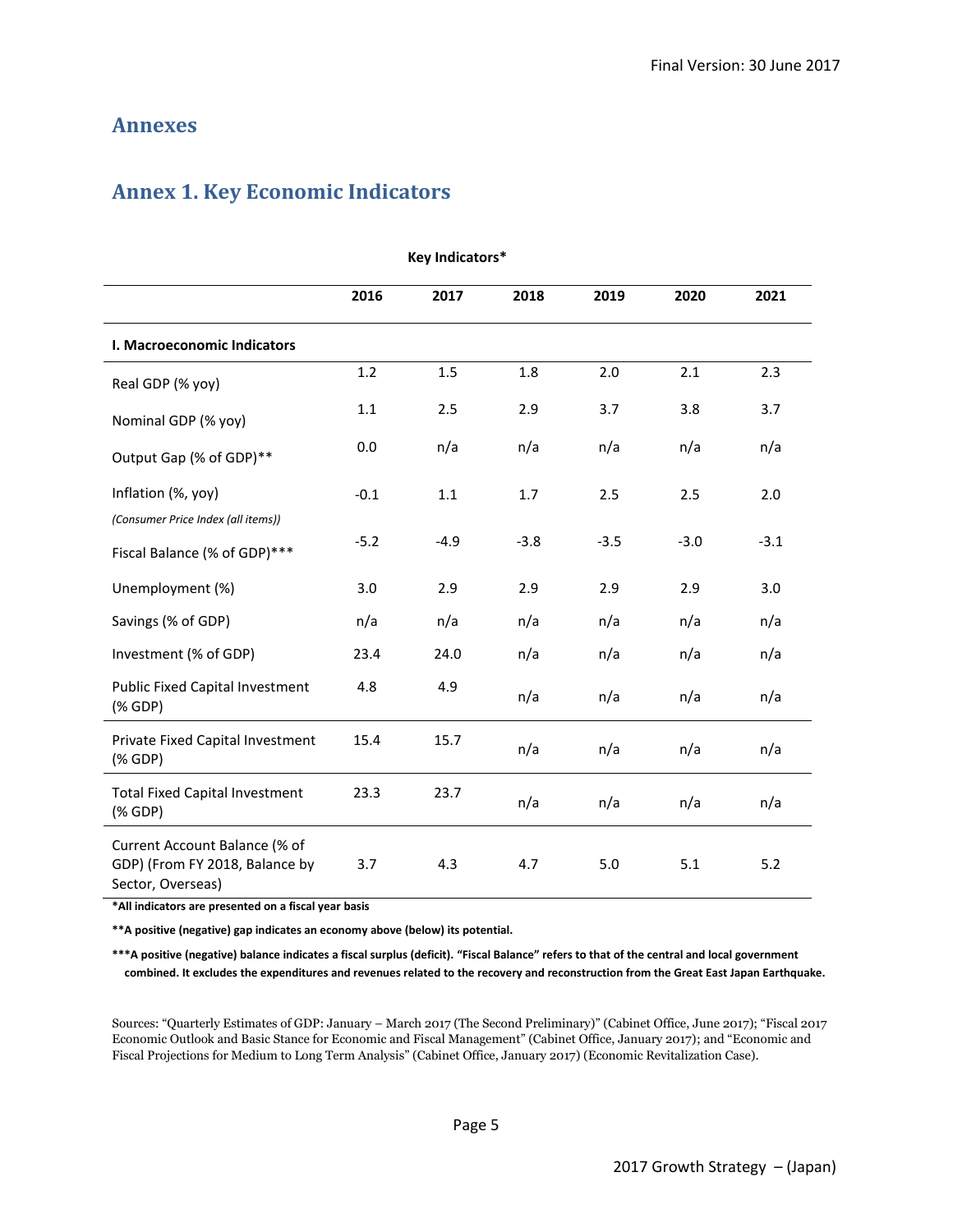# **Annex 2. Implementation of Past Growth Strategies – Hangzhou, Antalya and Brisbane commitments**

#### **Key Commitments**

#### **List of key commitments already fully implemented at the time of Hangzhou Summit**

- 1. Corporate Governance reforms
- 2. Reduction of regulatory uncertainty by introducing a new mechanism under which enterprises are able to check in advance whether any regulatory restrictions apply to their business
- 3. Enactment of a law for equity crowd-funding
- 4. Regulatory reforms in National Strategic Special Zones
- 5. Regulatory reforms of airport access by bus
- 6. Regulatory reforms in the agricultural sector
- 7. Regulatory reforms in the energy sector
- 8. Expanding trade openness through trade facilitation measures
- 9. Improving child care benefits
- 10. Disclosure of the number of women in executive position among the listed companies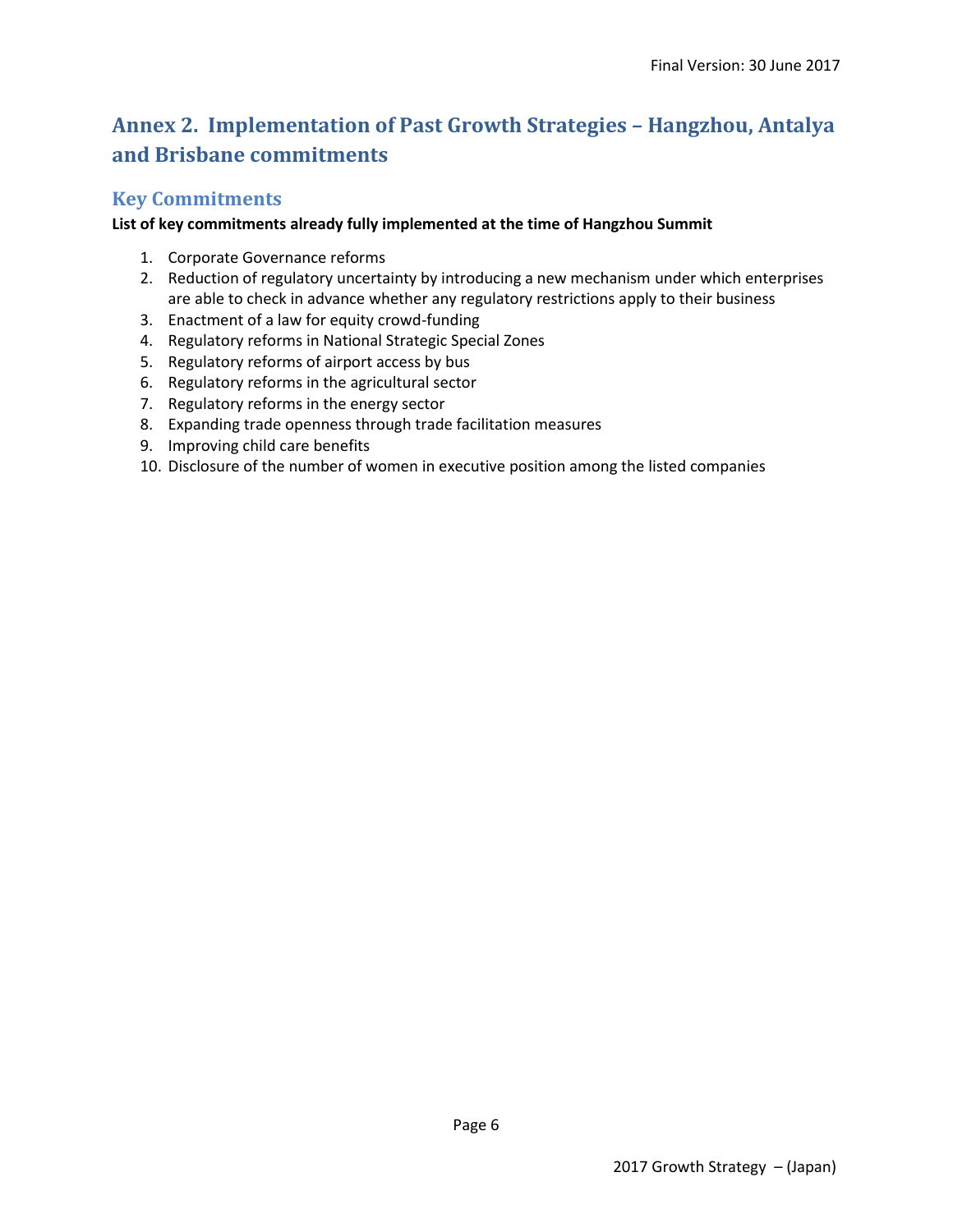| <b>Enhance women's</b><br>labour participation         | Reduce the number of women who leave workforce due to childbirth/child<br>rearing and to increase women in leadership position.                                                                                                                                                                                                                                                                                                                                                                                                                                                                                                                                  |                                                                                                                                                                                                                                                                                                                                                                 |  |  |  |
|--------------------------------------------------------|------------------------------------------------------------------------------------------------------------------------------------------------------------------------------------------------------------------------------------------------------------------------------------------------------------------------------------------------------------------------------------------------------------------------------------------------------------------------------------------------------------------------------------------------------------------------------------------------------------------------------------------------------------------|-----------------------------------------------------------------------------------------------------------------------------------------------------------------------------------------------------------------------------------------------------------------------------------------------------------------------------------------------------------------|--|--|--|
| Inclusion of the<br>commitment in<br>growth strategies | This measure was initially included in the Brisbane growth strategy.                                                                                                                                                                                                                                                                                                                                                                                                                                                                                                                                                                                             |                                                                                                                                                                                                                                                                                                                                                                 |  |  |  |
| <b>Detailed</b><br>implementation path<br>and status   | Interim Steps (include deadlines) for<br>Implementation<br>Raise childcare leave benefits from 50% to 67%<br>1.<br>of wages prior to leave for the initial 6 months<br>of leave period.<br>Introduce over 10,000 integrated after-school<br>2.<br>childcare services/programs and secure the<br>capacity of after-school childcare centers for<br>about 300,000 children by the end of March<br>2020.<br>Oblige listed companies to disclose the number<br>3.<br>of women in executive positions in their<br>financial reports before by March 2015.<br>Review tax and social security system to be<br>4.<br>neutral with regard to how women choose to<br>work. | <b>Status</b><br>Achieved in April<br>1.<br>2014.<br>Developed an<br>2.<br>action plan in July<br>2014.<br>3.<br>Implemented<br>necessary<br>regulatory<br>reforms in March<br>2015.<br>Passed bills to<br>4.<br>expand<br>application of<br>employee<br>insurance for part-<br>time workers and<br>to revise the<br>spouse<br>exemptions in the<br>income tax. |  |  |  |
| <b>Impact of Measure</b>                               | Aim to raise the female employment rate (aged 25-44) from 70.8% in 2014<br>to 77% in 2020 and to increase the share of women in leadership positions<br>to at least 30% by 2020.                                                                                                                                                                                                                                                                                                                                                                                                                                                                                 |                                                                                                                                                                                                                                                                                                                                                                 |  |  |  |

#### **Key Commitments for Monitoring Purposes**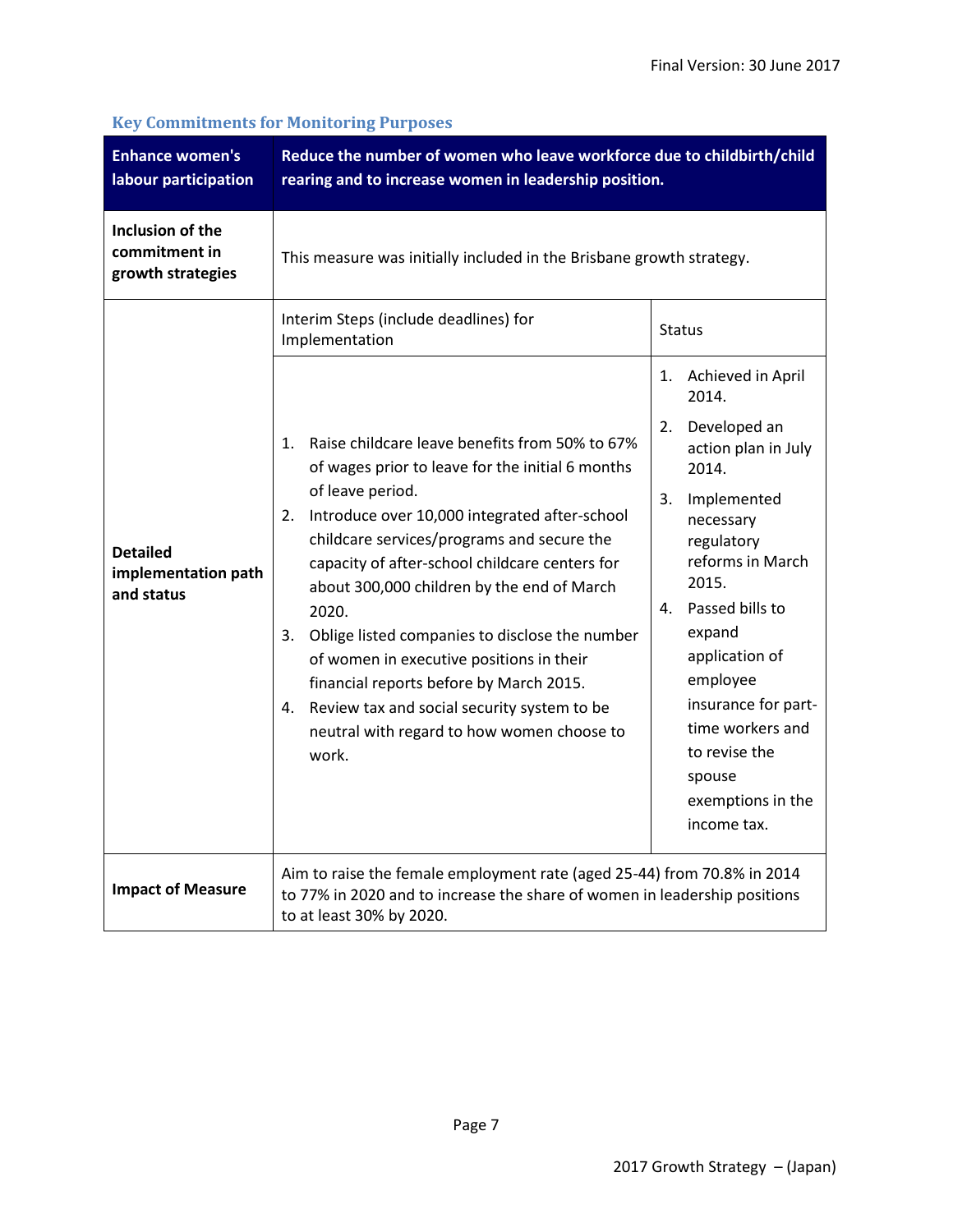| Work-style reform                                      | Aim to increase productivity and labour participation and realize a society<br>where everyone can choose various and flexible work styles.                                                                                          |                |  |  |  |
|--------------------------------------------------------|-------------------------------------------------------------------------------------------------------------------------------------------------------------------------------------------------------------------------------------|----------------|--|--|--|
| Inclusion of the<br>commitment in<br>growth strategies | This measure was initially included in Hangzhou growth strategy.                                                                                                                                                                    |                |  |  |  |
|                                                        | Interim Steps (include deadlines) for<br>Implementation                                                                                                                                                                             | <b>Status</b>  |  |  |  |
| <b>Detailed</b><br>implementation path                 | Eliminate the irrational gaps in the working<br>1.<br>conditions between regular and non-regular<br>workers and reduce the ratio of people who<br>are forced to work as non-regular workers<br>against their will                   | See Section B. |  |  |  |
| and status                                             | Address the issue of long working hours:<br>2.<br>define the maximum hours of overtime work<br>and revise legislation that will concretely<br>establish a limit that cannot be exceeded even<br>in temporary and special situations |                |  |  |  |
|                                                        | Enhance the employment of the elderly<br>3.                                                                                                                                                                                         |                |  |  |  |
|                                                        | Increase minimum wages<br>4.                                                                                                                                                                                                        |                |  |  |  |
|                                                        | Raise the wage level of part-time workers per full-time workers;<br>1.<br>reduce the ratio of people who are forced to work as non-regular<br>workers against their will to 10% or lower by 2020                                    |                |  |  |  |
| <b>Impact of Measure</b>                               | Reduce the ratio of workers working more than 49 hours a week<br>2.                                                                                                                                                                 |                |  |  |  |
|                                                        | Raise the employment ratio of people above the age of 65 to the extent<br>3.<br>that all the elderly wishing to work will be employed (65.9%)                                                                                       |                |  |  |  |
|                                                        | Raise minimum wages at an annual rate of approximately 3% to reach<br>4.<br>1,000 yen, considering the growth rate of nominal GDP.                                                                                                  |                |  |  |  |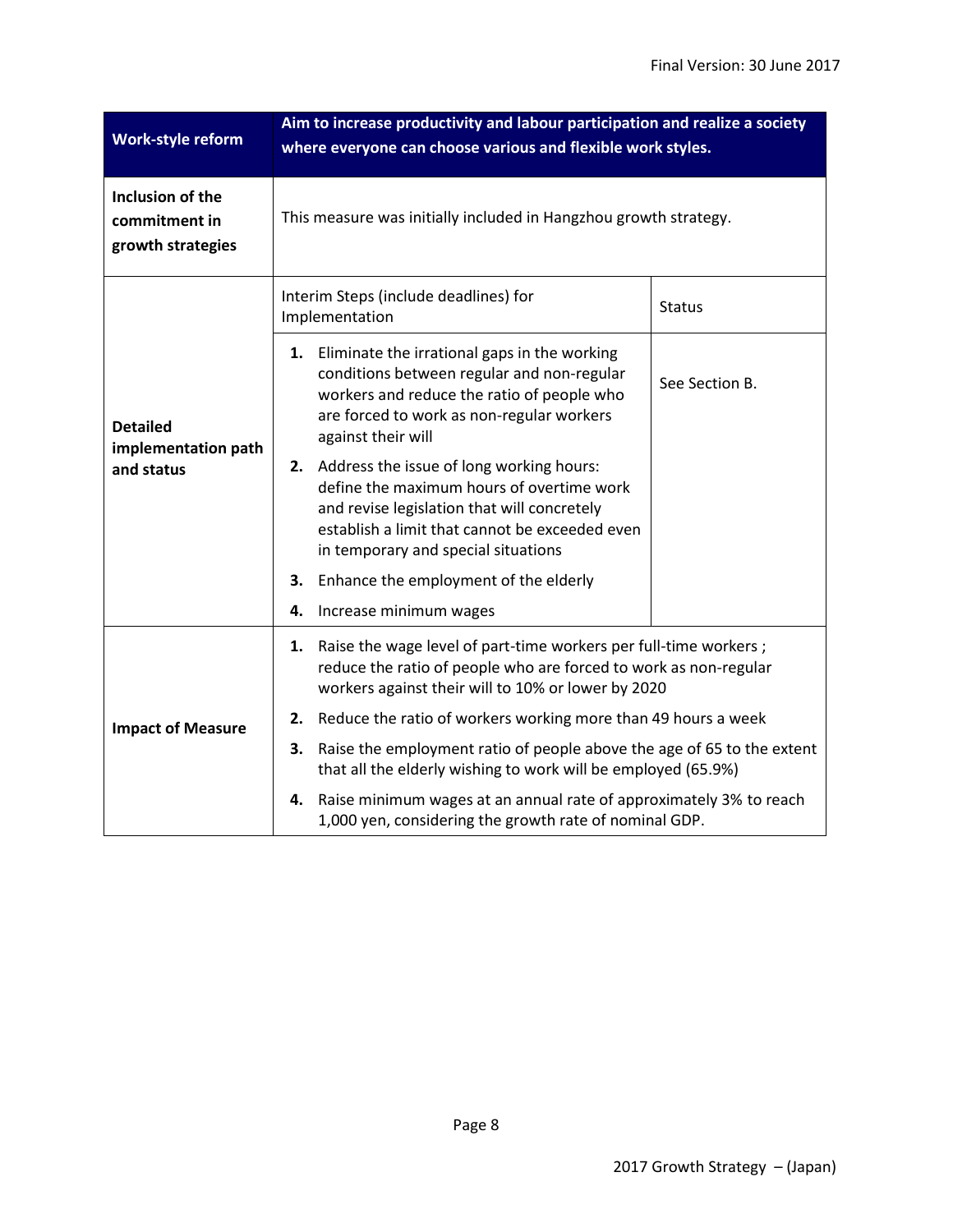| <b>Enhance the</b><br>competitiveness of<br>Japanese companies                                                                                      | Aim to reduce the effective corporate tax rate to the internationally-<br>comparable level and embark on corporate tax reform to be more growth-<br>oriented |                           |  |  |
|-----------------------------------------------------------------------------------------------------------------------------------------------------|--------------------------------------------------------------------------------------------------------------------------------------------------------------|---------------------------|--|--|
| Inclusion of the<br>commitment in<br>growth strategies                                                                                              | This measure was initially included in the Brisbane growth strategy.                                                                                         |                           |  |  |
|                                                                                                                                                     | Interim Steps (include deadlines) for<br>Implementation                                                                                                      | <b>Status</b>             |  |  |
| <b>Detailed</b><br>implementation path<br>and status                                                                                                | Reduce the effective corporate tax rate from<br>32.11% in FY2015 to 29.97% in FY2016 and to<br>29.74% in FY2018.                                             | Passed a bill in<br>2016. |  |  |
| Japan aims to be among top 3 developed countries in the World Bank's<br><b>Impact of Measure</b><br>"Doing Business" ranking (ranked 19th in 2015). |                                                                                                                                                              |                           |  |  |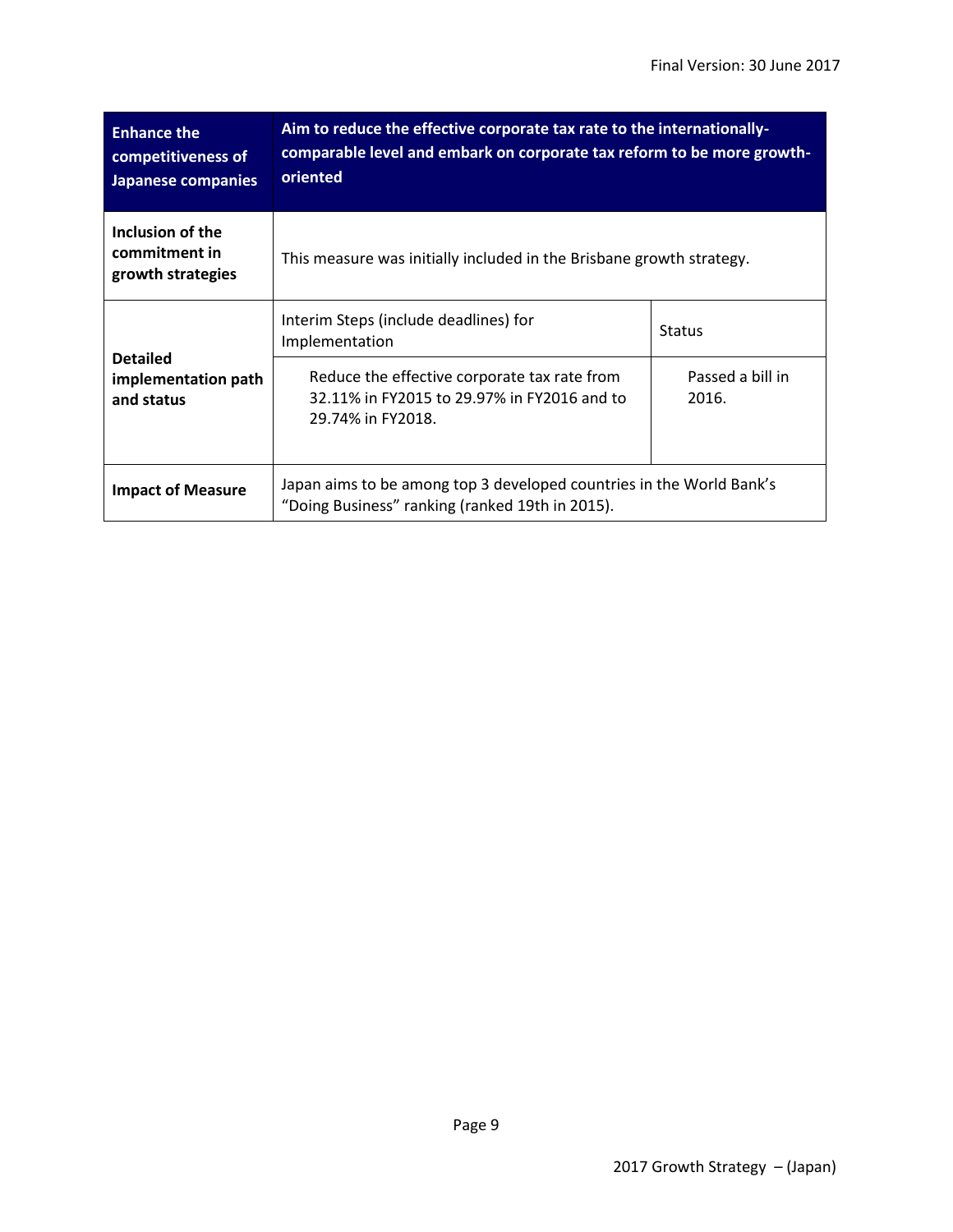#### **Non-key Commitments**

In the table below, please list your non-key commitments and provide an update on their progress by indicating whether the policy measures are fully implemented, in-progress, or abandoned.

| The policy action                                                                                                                 | <b>Status of Implementation</b> | Impact of the policy                                                                                          |
|-----------------------------------------------------------------------------------------------------------------------------------|---------------------------------|---------------------------------------------------------------------------------------------------------------|
| 1. Fiscal consolidation                                                                                                           | in-progress                     | <b>Ensure that the current</b><br>deteriorated fiscal situation<br>will not hinder economic<br>revitalization |
| 2. Robot revolution                                                                                                               | in-progress                     | Promote innovation of<br>science and technology<br>which is linked with new<br>business opportunities         |
| <b>3. Promotion of PPP/PFI</b>                                                                                                    | in-progress                     | Encourage private entities to<br>engage in infrastructure<br>concession                                       |
| <b>4. GPIF (Government Pension</b><br><b>Investment Fund) reforms</b>                                                             | implemented                     | Secure sound pension<br>finance over an extended<br>period of time                                            |
| <b>5. Promotion of EPA/FTA</b>                                                                                                    | in-progress                     | Promote TPP and reach<br>agreements including Japan-<br>EU EPA, RCEP and the Japan-<br>China ROK FTA          |
| <b>6. Creation of new growing</b><br>markets in agriculture, health,<br>environment, sports-related and<br>renovation industries. | in-progress                     | Make these industries more<br>profitable and competitive                                                      |
| 7. QQE (Quantitative and<br><b>Qualitative Monetary Easing)</b><br>with a negative interest rate                                  | in-progress                     | Achieve the price stability<br>target of two percent                                                          |
| <b>8. Local Abenomics</b>                                                                                                         | in-progress                     | Revitalize key sectors in rural<br>areas                                                                      |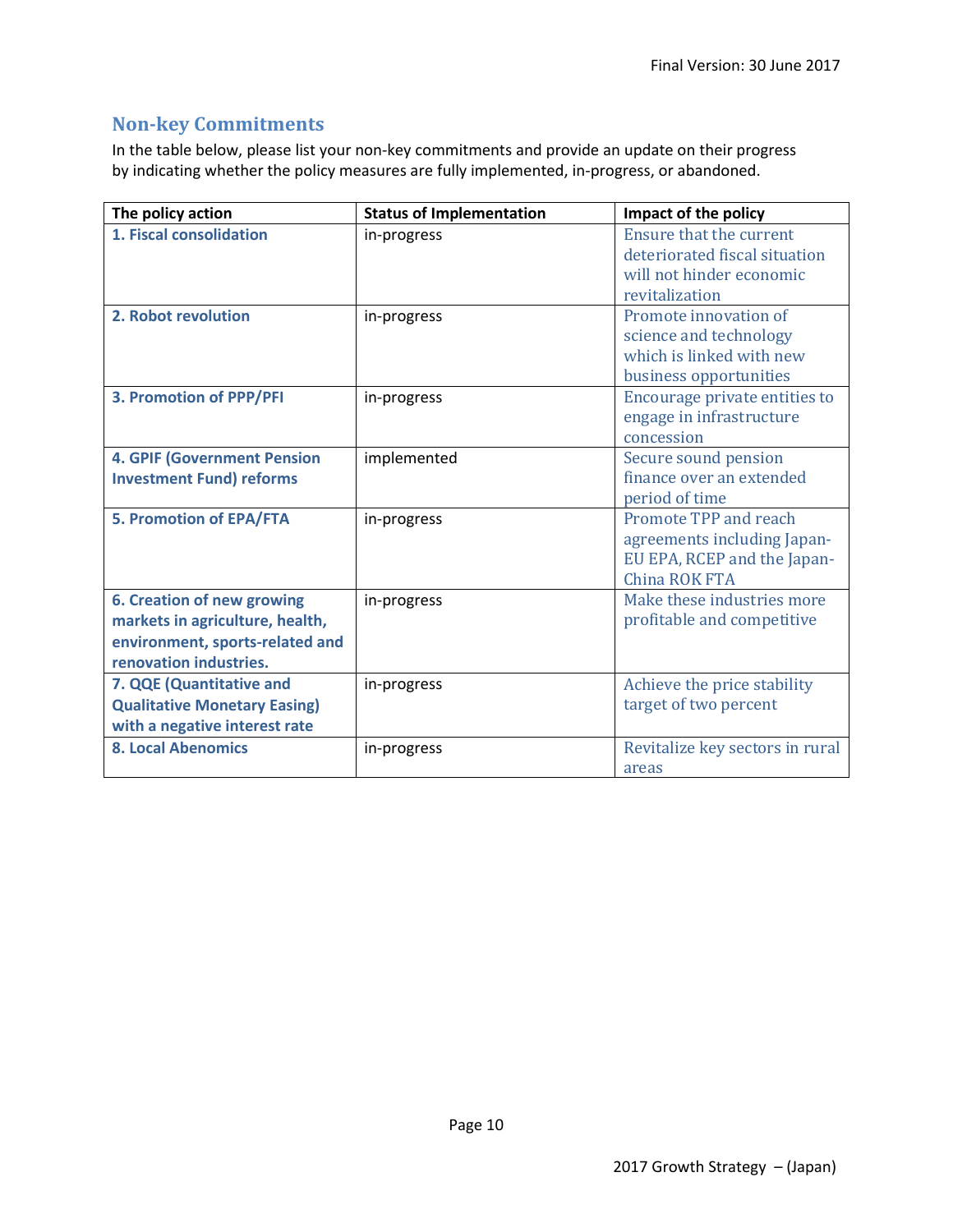# **Annex 3. Major New Policy Actions Supporting Growth - Hamburg Summit**

| <b>QQE with Yield Curve Control</b>                                   |                                                                                                                                                                                                                                                                                                                                                                                                                                                                                                                                                                                                                                                                                                                                                                                                                                                                                                                                                                                                                                                |
|-----------------------------------------------------------------------|------------------------------------------------------------------------------------------------------------------------------------------------------------------------------------------------------------------------------------------------------------------------------------------------------------------------------------------------------------------------------------------------------------------------------------------------------------------------------------------------------------------------------------------------------------------------------------------------------------------------------------------------------------------------------------------------------------------------------------------------------------------------------------------------------------------------------------------------------------------------------------------------------------------------------------------------------------------------------------------------------------------------------------------------|
| Objective(s) of policy                                                | QQE with Yield Curve Control was introduced as a means of<br>strengthening the existing framework for monetary easing, with a<br>view to achieving the price stability target of 2% at the earliest<br>possible time.                                                                                                                                                                                                                                                                                                                                                                                                                                                                                                                                                                                                                                                                                                                                                                                                                          |
| Implementation path and<br>expected date of<br>implementation         | QQE with Yield Curve Control was introduced in September 2016.<br>The Bank of Japan will continue with QQE with Yield Curve Control,<br>aiming to achieve the price stability target of 2%, as long as it is<br>necessary for maintaining that target in a stable manner.                                                                                                                                                                                                                                                                                                                                                                                                                                                                                                                                                                                                                                                                                                                                                                      |
| What indicator(s) will be used<br>to measure progress?                | The yield curve has been formed smoothly in a manner consistent<br>with the guideline for market operations.<br>The momentum toward achieving the price stability target of 2%<br>has been maintained.                                                                                                                                                                                                                                                                                                                                                                                                                                                                                                                                                                                                                                                                                                                                                                                                                                         |
| <b>Explanation of additionality or</b><br>adjustment (where relevant) | QQE with Yield Curve Control strengthens the two previous policy<br>frameworks of QQE and "QQE with a Negative Interest Rate." The<br>new policy framework consists of two major components.<br>The first component is an inflation-overshooting commitment: the<br>Bank of Japan will continue expanding the monetary base until the<br>year-on-year rate of increase in the actual CPI exceeds 2% and<br>stays above that level in a stable manner. This commitment is<br>intended to demonstrate to the public the Bank of Japan's<br>unwavering determination toward achieving the price stability<br>target.<br>The second component is yield curve control: the Bank of Japan will<br>facilitate the formation of the yield curve that is considered most<br>appropriate for maintaining the momentum toward achieving the<br>price stability target of 2%. Yield curve control enables the Bank to<br>make more flexible adjustments than the previous frameworks,<br>according to developments in economic activity and prices as well |
|                                                                       | as financial conditions, and enhances the sustainability of<br>monetary easing.                                                                                                                                                                                                                                                                                                                                                                                                                                                                                                                                                                                                                                                                                                                                                                                                                                                                                                                                                                |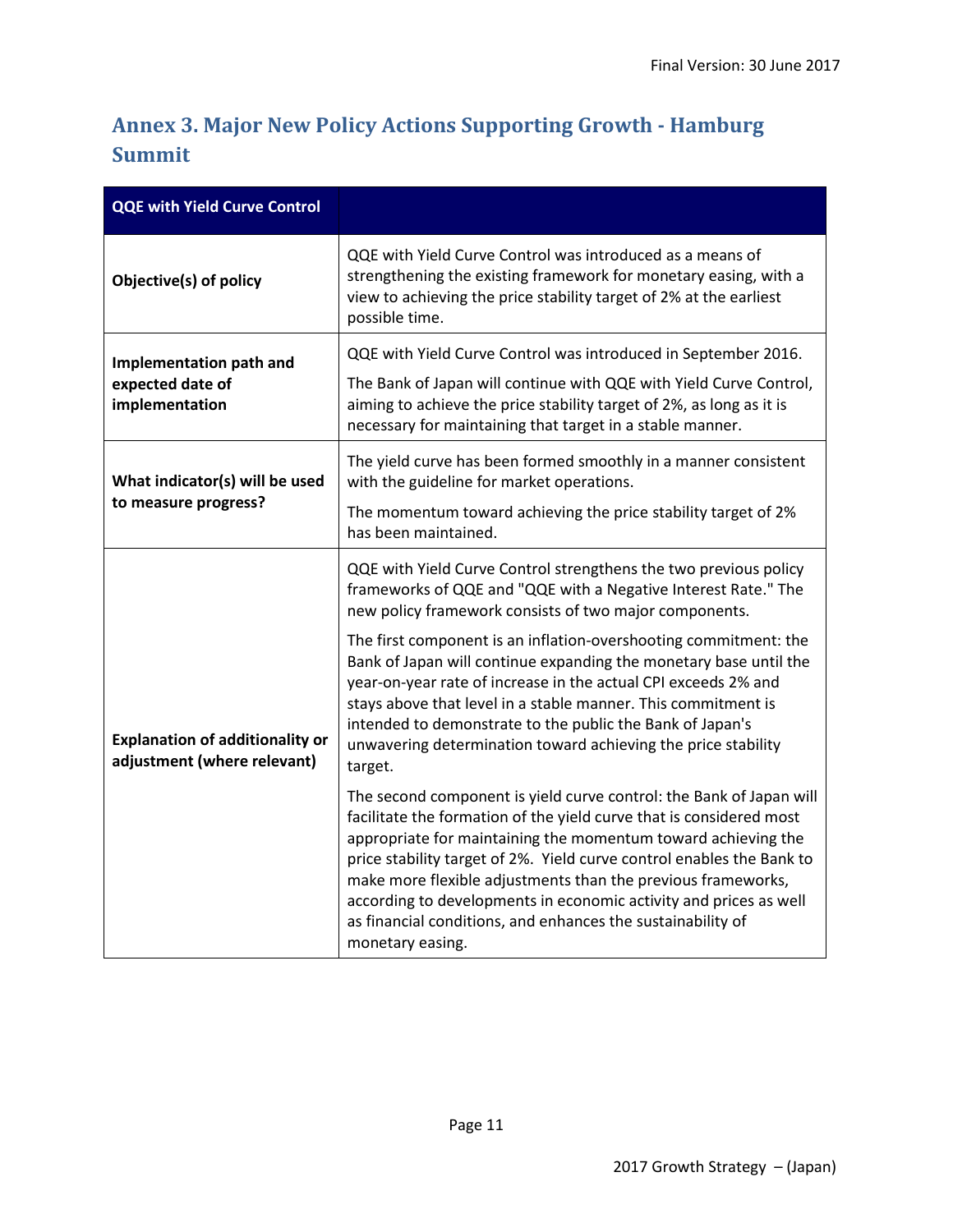| <b>Work-style reforms</b>                                             | Address the duality between regular and non-regular workers<br>1.<br><b>Correct long working hours</b><br>2.<br>Promote flexible work styles such as teleworking, side jobs<br>3.<br>and multiple jobs                                                                                                                                                                                      |
|-----------------------------------------------------------------------|---------------------------------------------------------------------------------------------------------------------------------------------------------------------------------------------------------------------------------------------------------------------------------------------------------------------------------------------------------------------------------------------|
| Objective(s) of policy                                                | Aim to increase productivity and labour participation and realize a<br>society where everyone can choose various and flexible work styles.                                                                                                                                                                                                                                                  |
|                                                                       | [From the "Action Plan for the Realization of Work Style Reform"]                                                                                                                                                                                                                                                                                                                           |
|                                                                       | Aim to promptly submit a bill to eliminate the irrational gaps in<br>1.<br>the working conditions between regular and non-regular<br>workers and enable non-regular workers to be fairly evaluated<br>and to work with higher motivation.                                                                                                                                                   |
| Implementation path and                                               | Aim to promptly submit a bill to define a regulatory limit on<br>2.<br>overtime work with penal regulations, which cannot be<br>exceeded even in temporary and special situations.                                                                                                                                                                                                          |
| expected date of<br>implementation                                    | Support relearning of individuals, such as by enabling women,<br>3.<br>who once take child-rearing leaves, to receive recurrent<br>education for skill improvement and re-employment.                                                                                                                                                                                                       |
|                                                                       | Promote teleworking, side jobs and multiple jobs with a variety<br>4.<br>of measures including the revision of guidelines.                                                                                                                                                                                                                                                                  |
|                                                                       | Establish new scholarships programs to encourage children to<br>5.<br>attend higher education regardless of economic status so that<br>they can develop necessary skills and knowledge before their<br>entry into the labor market                                                                                                                                                          |
|                                                                       | The wage level of part-time workers per full-time workers and<br>1.<br>the ratio of people who are forced to work as non-regular<br>workers against their will                                                                                                                                                                                                                              |
|                                                                       | The ratio of workers working long hours<br>2.                                                                                                                                                                                                                                                                                                                                               |
| What indicator(s) will be used<br>to measure progress?                | The number of recurrent education courses and the number of<br>3.<br>workers who receive education and training benefits                                                                                                                                                                                                                                                                    |
|                                                                       | The ratio of companies introducing telework and the ratio of<br>4.<br>teleworkers                                                                                                                                                                                                                                                                                                           |
|                                                                       | The percentage of students with low income household who<br>5.<br>attend higher education                                                                                                                                                                                                                                                                                                   |
| <b>Explanation of additionality or</b><br>adjustment (where relevant) | In September 2016, The Council for the Realization of Work Style<br>Reform was set up a conference body where the Prime Minister Abe<br>inaugurated as a chairman and top leaders from both labor and<br>management as well as intellectuals gather together. On March<br>28, 2017, the Council has formed a promising plan, "The Action Plan<br>for the Realization of Work Style Reform." |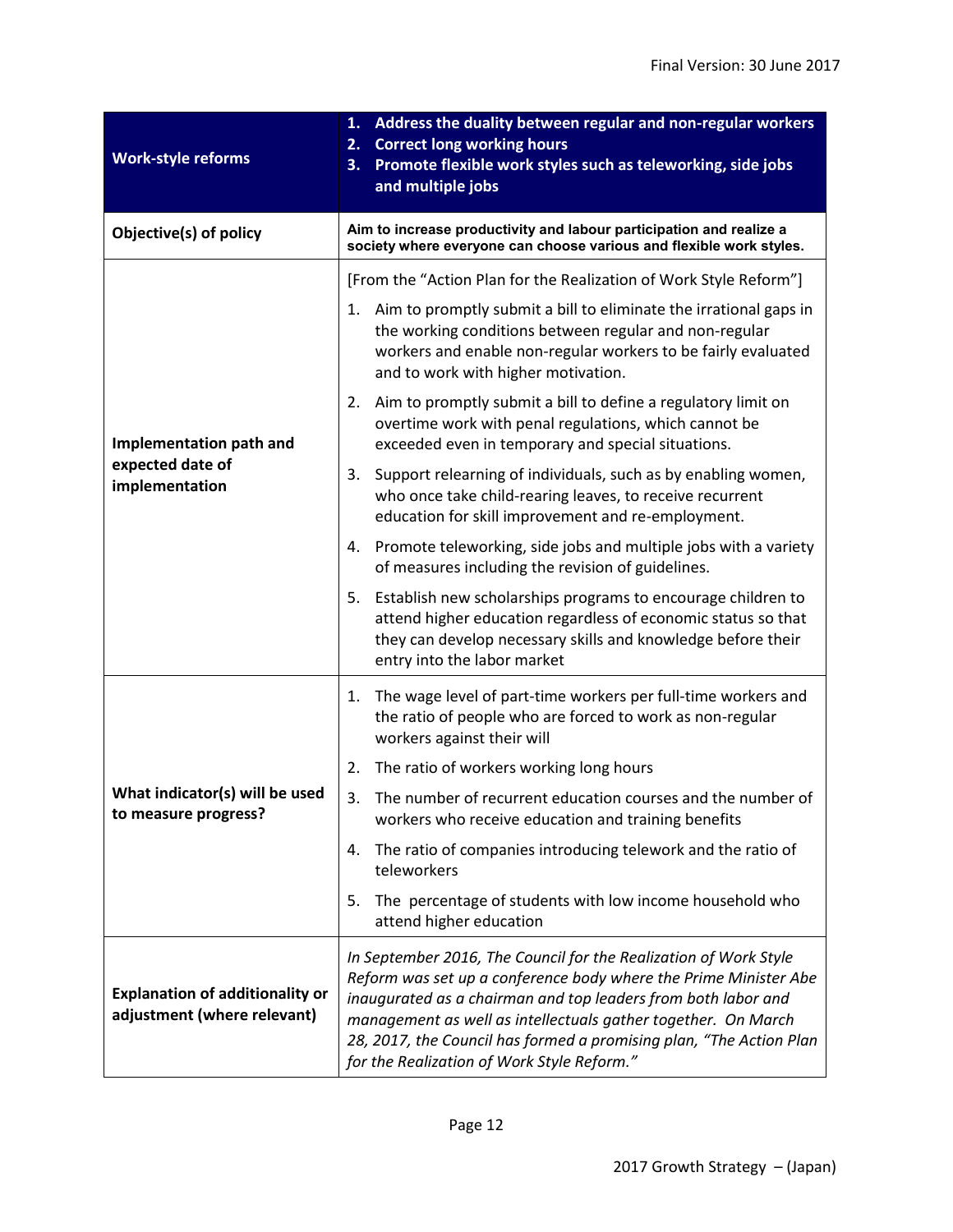| <b>Realizing "Society 5.0"</b>                                        |                                                                                                                                                                                                                                                                                                                                                                                                                                                                                                                                                                                                                                                                                                                                                                                                                                                                                                                                   |  |  |  |
|-----------------------------------------------------------------------|-----------------------------------------------------------------------------------------------------------------------------------------------------------------------------------------------------------------------------------------------------------------------------------------------------------------------------------------------------------------------------------------------------------------------------------------------------------------------------------------------------------------------------------------------------------------------------------------------------------------------------------------------------------------------------------------------------------------------------------------------------------------------------------------------------------------------------------------------------------------------------------------------------------------------------------|--|--|--|
| Objective(s) of policy                                                | Advance innovation through the fourth industrial revolution                                                                                                                                                                                                                                                                                                                                                                                                                                                                                                                                                                                                                                                                                                                                                                                                                                                                       |  |  |  |
| Implementation path and<br>expected date of<br>implementation         | Implement reforms in the following areas:<br>Health:<br>≻<br>Promote remote medical care through the Internet<br>1.<br>Promote the use of AI (Artificial Intelligence), IoT<br>2.<br>(Internet of Things), big data and robots in the health<br>industry<br>Transportation:<br>➤<br>Reform regulations on unmanned travelling on public<br>3.<br>streets<br>Reform regulations on drone's use in delivering<br>4.<br>packages<br>FinTech and other innovation in the financial industry<br>➤<br>5. Amend the Banking Act to promote open innovation<br>between financial institutions and FinTech<br>corporations<br>Establish the interbank payments system (Zengin<br>6.<br>System) available 24hours<br>Digitalize the receipt in credit card payments to<br>7.<br>promote cashless economy<br>Increase the number of ATMs (Automatic Teller<br>8.<br>Machines) that could accept credit and banking cards<br>issued overseas. |  |  |  |
| What indicator(s) will be used<br>to measure progress?                | 1. Change public medical treatment fee<br>2. Implement regulatory reforms<br>3. Start the experiment at more than 10 sites in FY2017 and make<br>the business viable by 2020<br>4. Start the experiment in mountain areas in 2018<br>5. Enforce the amendment of the Banking Act and increase the<br>number of banks introducing the open API<br>8. Increase the ATM s owned by the top three biggest banks                                                                                                                                                                                                                                                                                                                                                                                                                                                                                                                       |  |  |  |
| <b>Explanation of additionality or</b><br>adjustment (where relevant) |                                                                                                                                                                                                                                                                                                                                                                                                                                                                                                                                                                                                                                                                                                                                                                                                                                                                                                                                   |  |  |  |